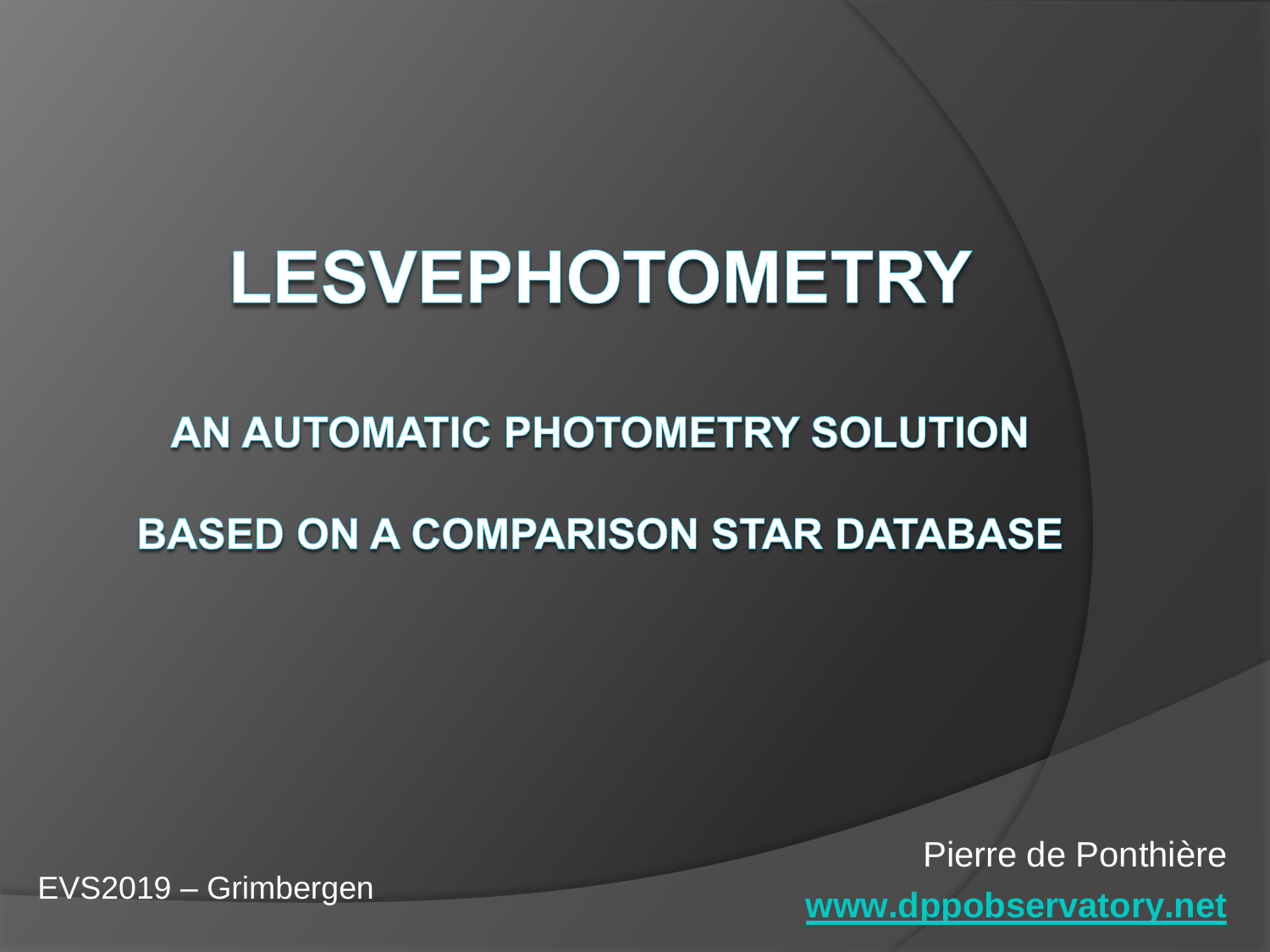# **LesvePhotometry** First ideas

- RASC AAVSO Calgary 2007
	- **presentation of preliminary version** of VPHOT ancestor
	- $\bullet$   $\rightarrow$  I started a first version based on Microsoft ACCESS database



• big impulse from Josch Hambsch and Tom Krajci



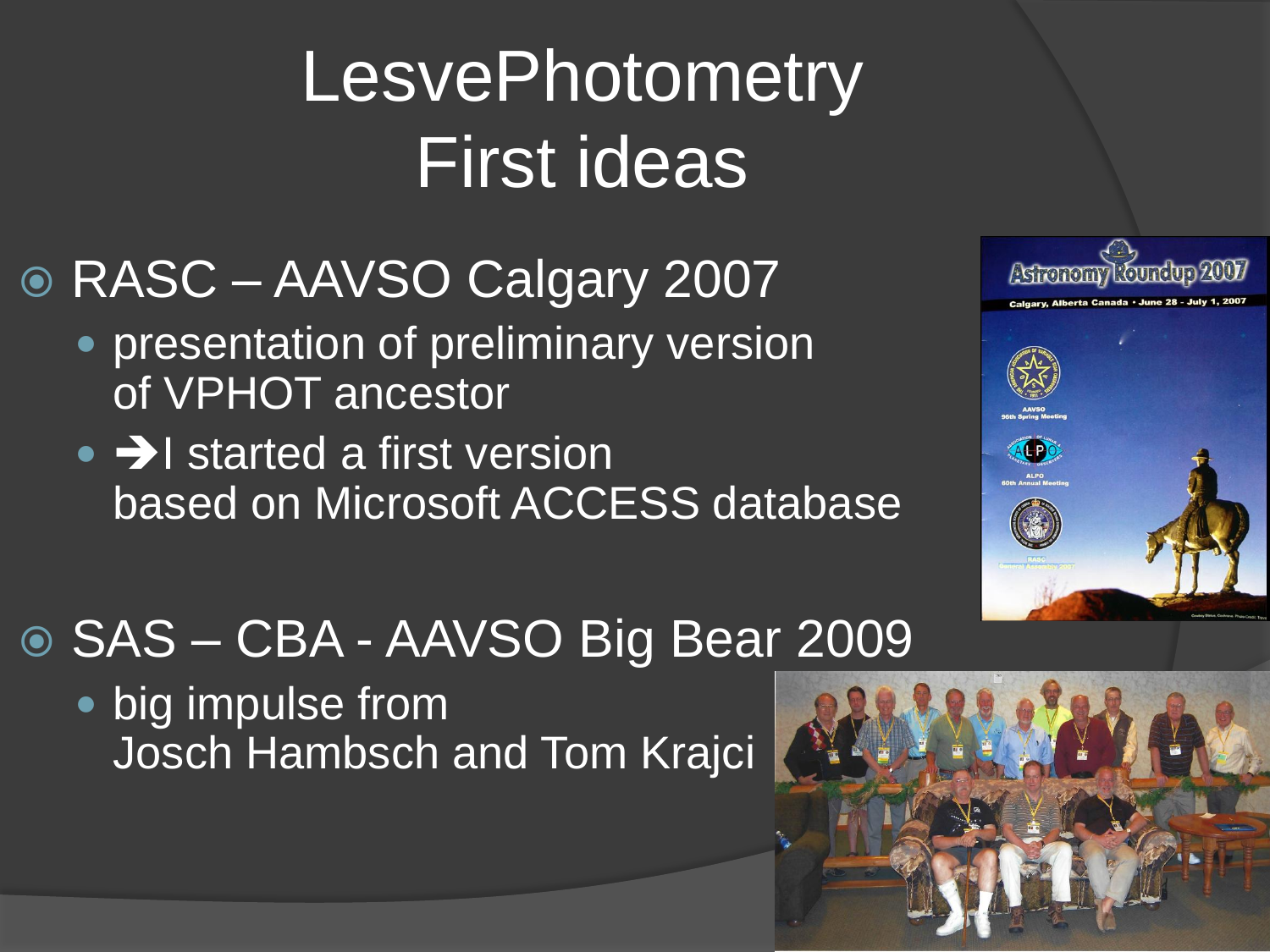# Automatic Photometry Why?

### **■ Better reliability**

- less prone to mistakes
- comparison stars are in a database
- Faster
- **■** Easy
	- avoid tedious tasks
	- no need to look for a star chart at each session
	- stars are identified by the program and comparison star magnitudes are extracted from a database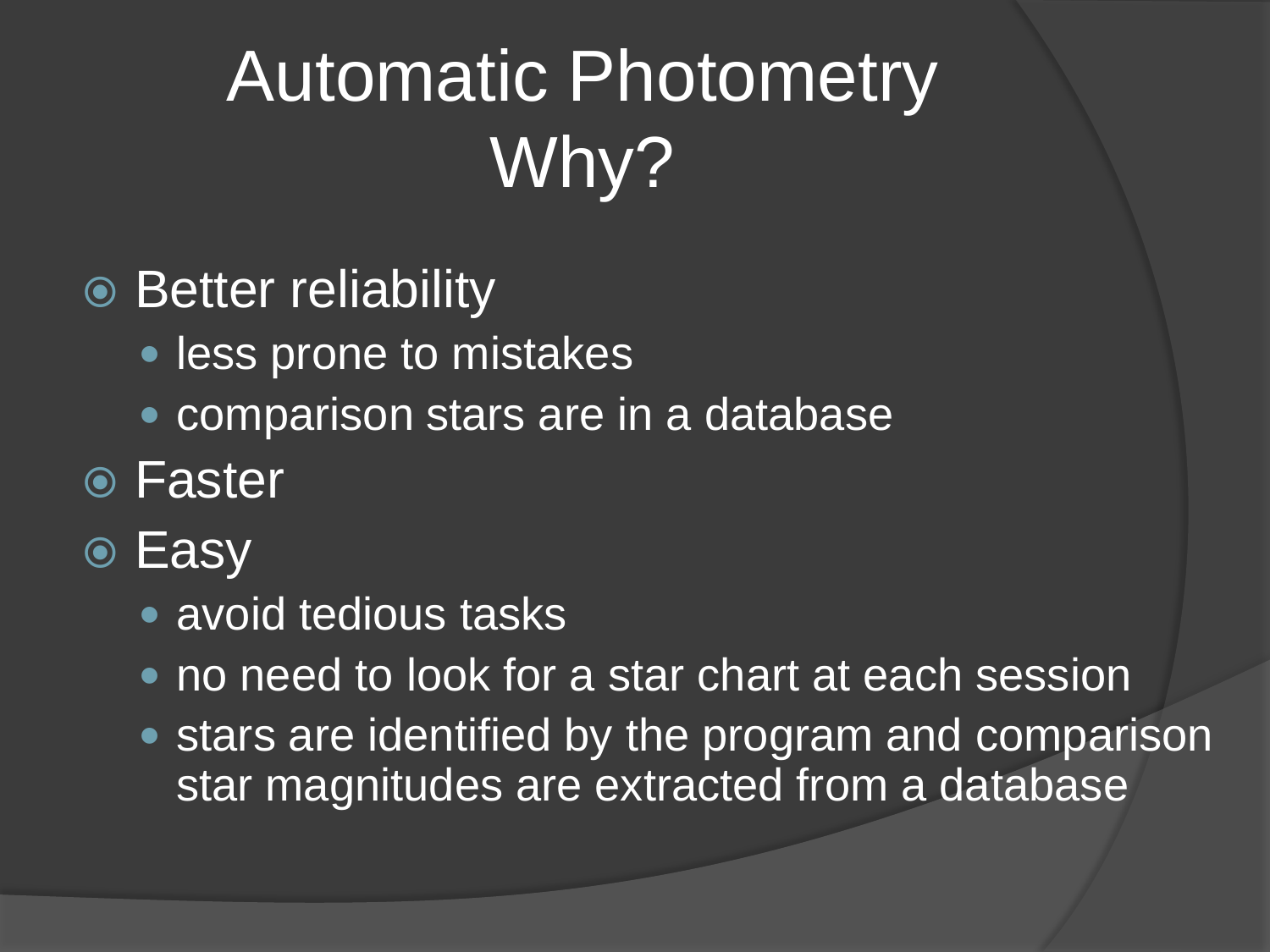## With classical programs (e.g. MaximDL)

### For each observation you need

- sky chart (AAVSO)
- comparison star magnitudes

### ● Manually

- identify stars
- position aperture
- provide comparison magnitudes

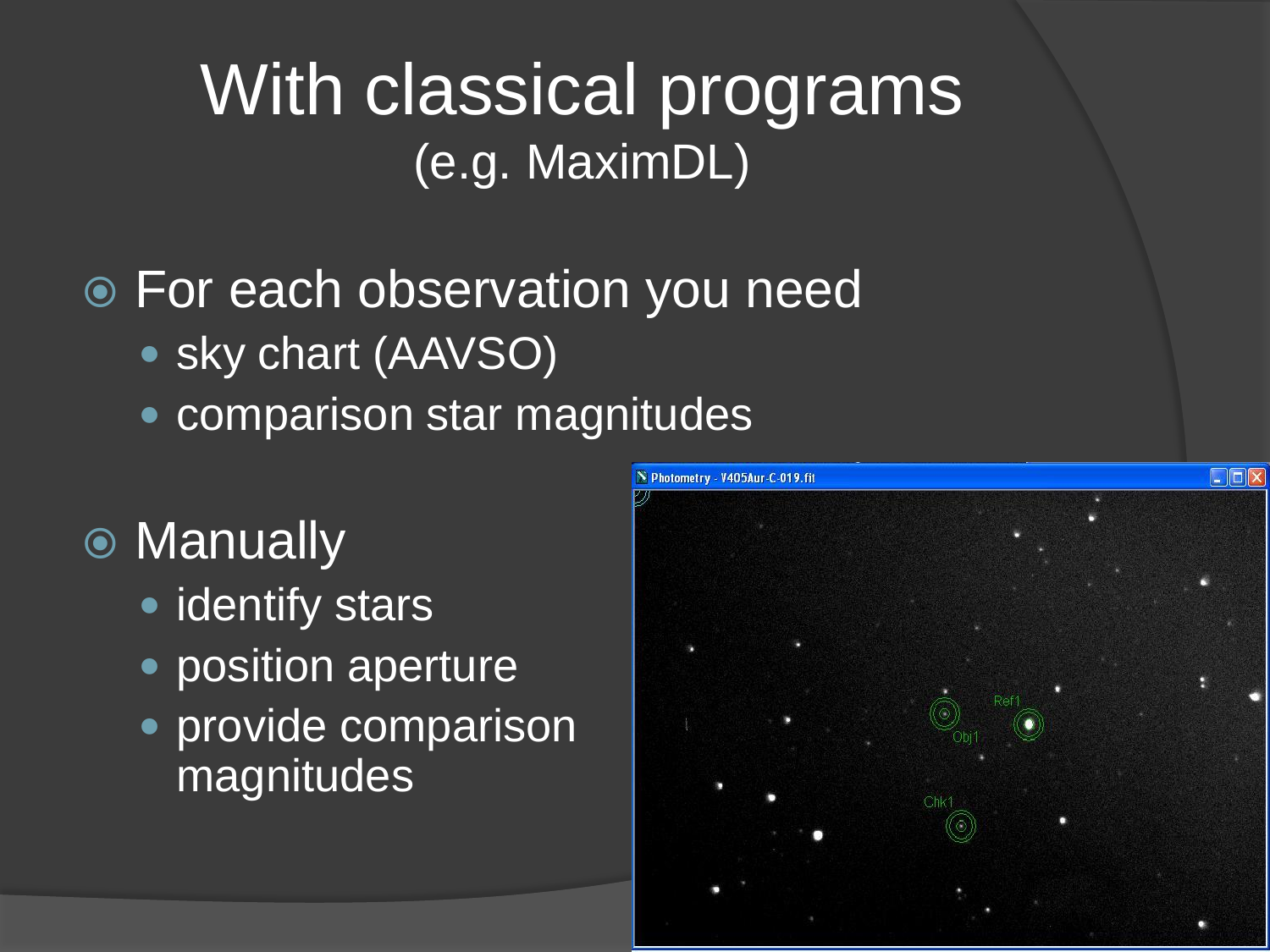# **LesvePhotometry** inputs

### **.** Sky images

- FITS header contains all needed information
- **Comparison star database** 
	- **easily populated from AAVSO VSP**

### Star catalogs

- GSC
- USNOA2, USNOB1
- USNO UCAC2, UCAC3, UCAC4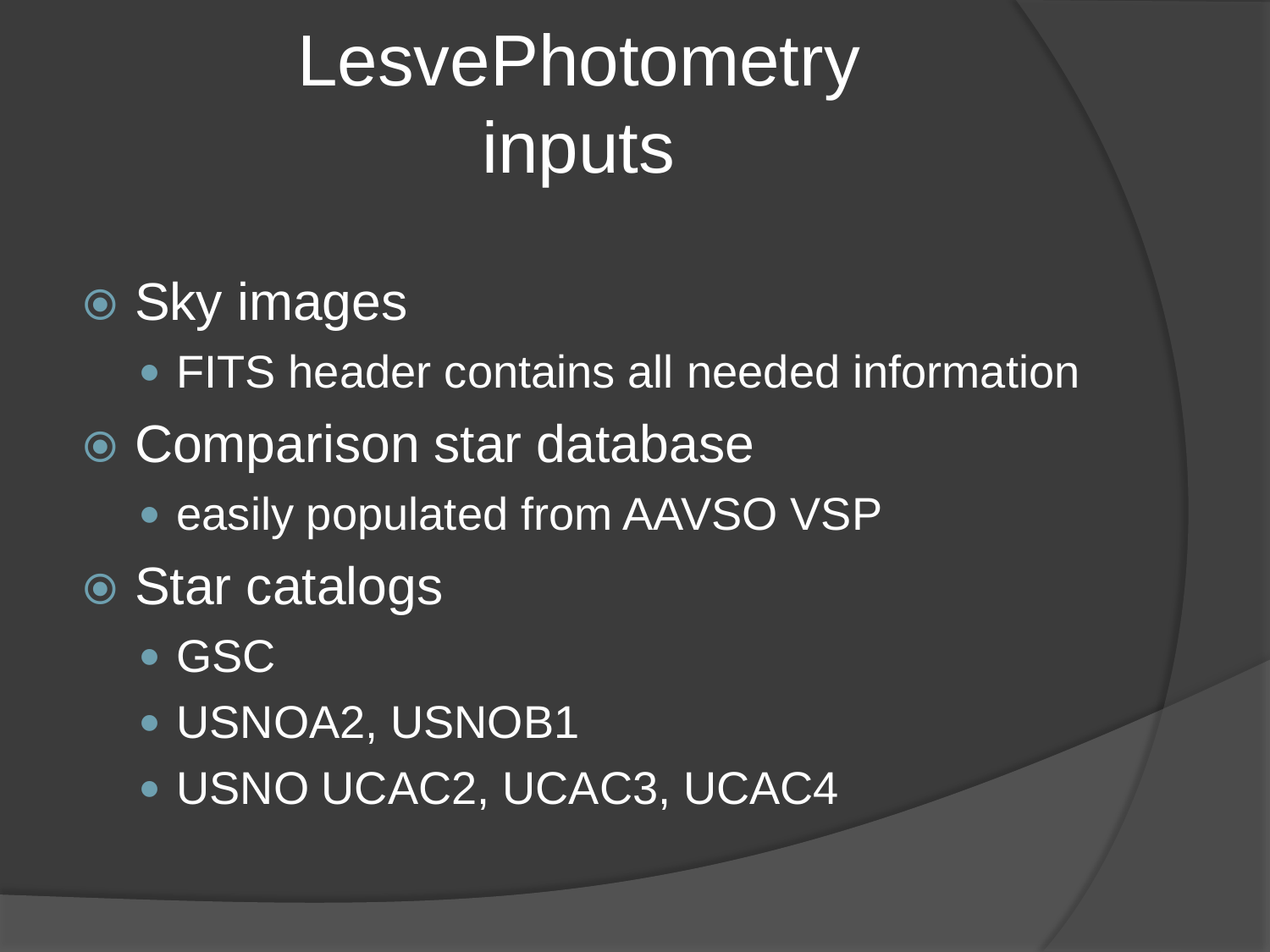# **LesvePhotometry** process

**◎** Calibration : bias, darks, flats

- have to be performed before calling LesvePhotometry with your favorite software
- Detection of stars in sky image
	- using PinPoint (dc3.com \$149)
- Astrometry
	- PinPoint table of stars (RA, DE)
- Differential aperture photometry
	- for variable and comparison stars ○ magnitudes, snr, airmass,…
- Automatic generation of reports
	- AAVSO, CBA, xls
- $\circ$  Interactive tool to determine maxima or minima of the light-curve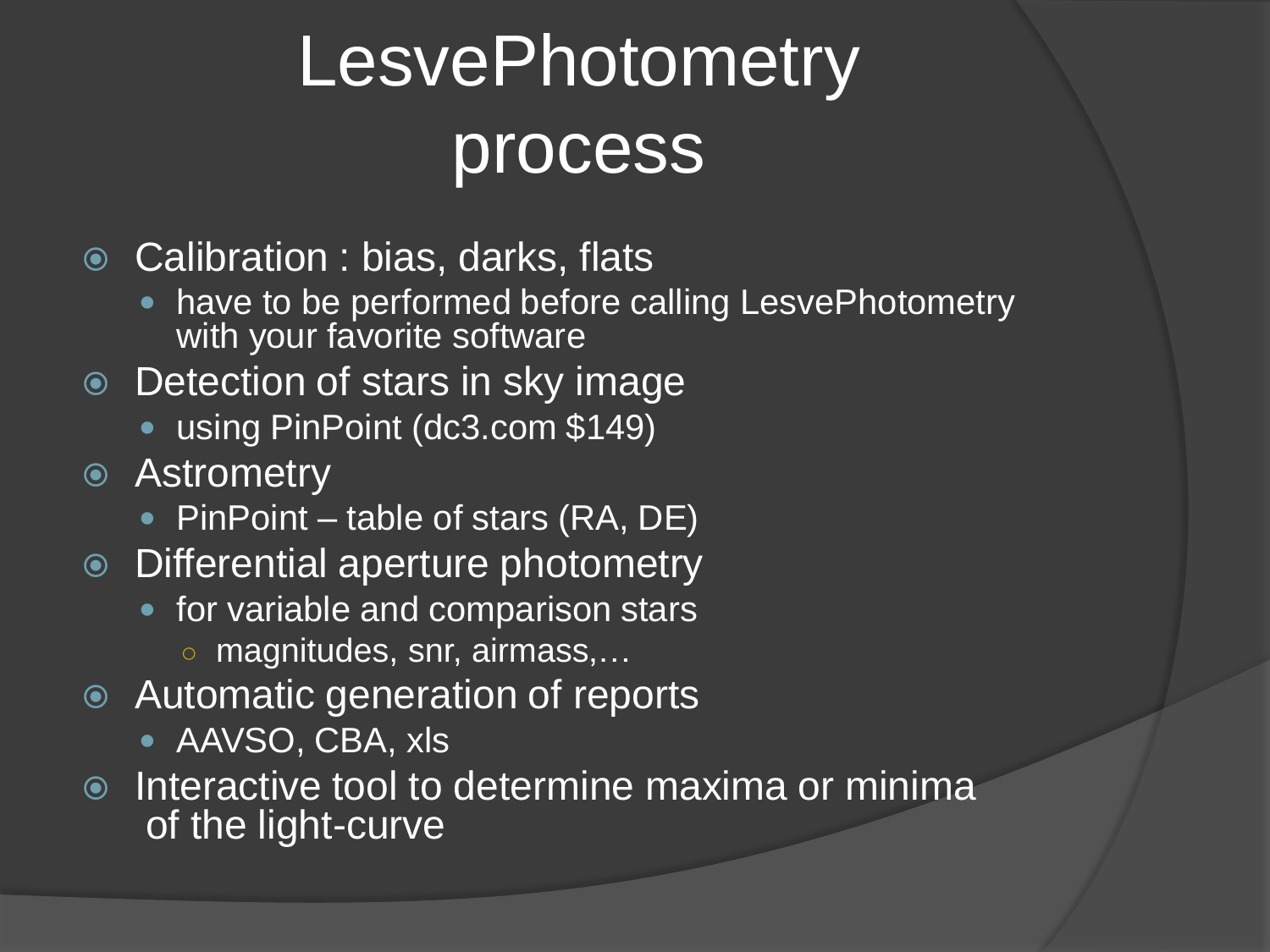# FITS header

| <b>SIMPLE</b>   | = T                                                                          |
|-----------------|------------------------------------------------------------------------------|
| <b>BITPIX</b>   | = 16 /8 unsigned int, 16 & 32 int, -32 & -64 real                            |
| NAXIS           | $= 2$ /number of axes                                                        |
| NAXIS1          | = 1679 /fastest changing axis                                                |
| NAXIS2          | = 1268 /next to fastest changing axis                                        |
| <b>BSCALE</b>   | = 1.0000000000000000 /physical = BZERO + BSCALE*array_value                  |
| <b>BZERO</b>    | = 32768.000000000000 /physical = BZERO + BSCALE*array_value                  |
| DATE-OBS        | = '2019-07-08T22:29:57' / [ISO 8601] UTC date/time of exposure start         |
| <b>EXPTIME</b>  | = 4.80000000000E+002 / [sec] Duration of exposure                            |
| <b>EXPOSURE</b> | = 4.80000000000E+002 / [sec] Duration of exposure                            |
| SET-TEMP        | = -35.000000000000000 /CCD temperature setpoint in C                         |
| CCD-TEMP        | = -35.062500000000000 /CCD temperature at start of exposure in C             |
| <b>XPIXSZ</b>   | = 10.800000000000001 / Pixel Width in microns (after binning)                |
| YPIXSZ          | = 10.800000000000001 / Pixel Height in microns (after binning)               |
| XBINNING        | = 2 / Binning level along the X-axis                                         |
| YBINNING        | = 2 / Binning level along the Y-axis                                         |
| <b>XORGSUBF</b> | = 0 / Subframe X position in binned pixels                                   |
| <b>YORGSUBF</b> | = 0 / Subframe Y position in binned pixels                                   |
| READOUTM        | $=$ 'Normal' /<br>Readout mode of image                                      |
| <b>FILTER</b>   | = 10<br>/ Filter name                                                        |
| <b>IMAGETYP</b> | = 'Light Frame' / Type of image                                              |
| FOCALLEN        | = 1661.0000000000000 /Focal length of telescope in mm                        |
| <b>APTDIA</b>   | = 304.00000000000000 / Aperture diameter of telescope in mm                  |
| APTAREA         | $= 72583.358688354492$ /Aperture area of telescope in mm <sup>2</sup> 2      |
| <b>EGAIN</b>    | = 0.37000000476837158 /Electronic gain in e-/ADU                             |
|                 | SBSTDVER = 'SBFITSEXT Version 1.0' / Version of SBFITSEXT standard in effect |
|                 | SWCREATE = 'Maxlm DL Version 6.20 190919 2XFUC' /Name of software            |
| <b>SWSERIAL</b> | = "2XFUC-JMYVR-N3VST-WC6UY-EHJWR-NC" / Software serial numb                  |
| OBJCTRA         | / [hms J2000] Target right ascension<br>= '16 10 02.59'                      |
| OBJCTDEC        | $=$ '-01 06 42.0'<br>/ [dms +N J2000] Target declination                     |
| OBJCTALT        | $= '330800'$<br>Nominal altitude of center of image<br>7.                    |
| OBJCTAZ         | $= 2141541'$<br>Nominal azimuth of center of image                           |
| <b>SITELAT</b>  | $= 502300'$<br>Latitude of the imaging location                              |
| <b>SITELONG</b> | $= 044800'$<br>Longitude of the imaging location                             |

### missing keywords in Header

### may be defined in a configuration file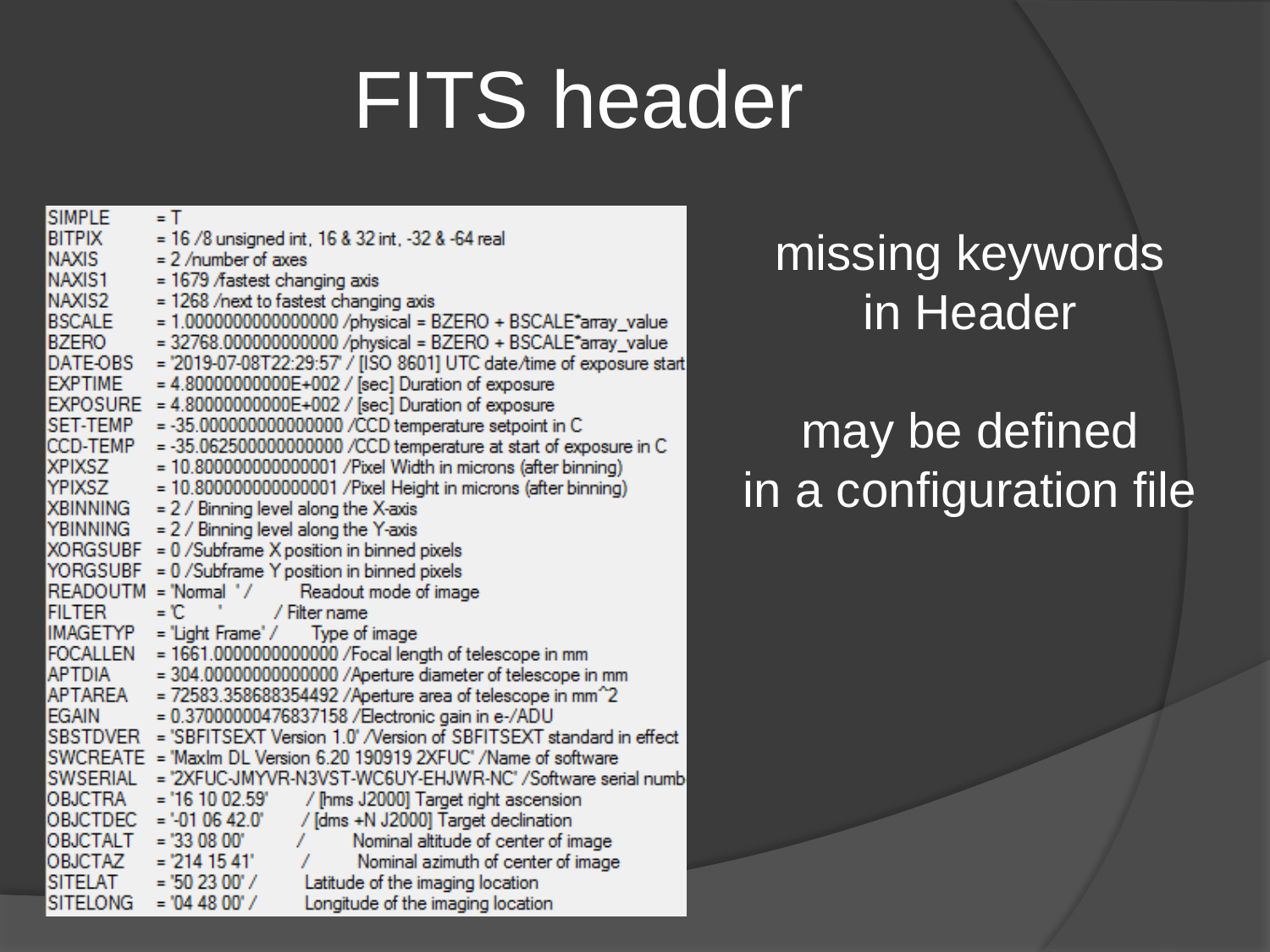# Database : Variables stars

**◎ SQLite.Net** database engine is embedded in **LesvePhotometry** 

| Variable I ableIndex`           | V0386Ser         |                               |                |                                            |                                                                                                                     | Comment                            |   |
|---------------------------------|------------------|-------------------------------|----------------|--------------------------------------------|---------------------------------------------------------------------------------------------------------------------|------------------------------------|---|
| AAVSOVarName*                   | <b>V0386 Ser</b> |                               |                |                                            |                                                                                                                     |                                    |   |
| AAVSODesignation                | 000-BBX-111      |                               |                |                                            |                                                                                                                     |                                    |   |
| Chart                           |                  |                               | X24486BBU      |                                            |                                                                                                                     |                                    |   |
| GSC                             |                  |                               |                |                                            |                                                                                                                     | Variable Selector                  |   |
| RA (hours sexa or dec.) *       |                  |                               | 16:10:33.63    |                                            |                                                                                                                     | V0354VirOld                        | ┻ |
| DE (degrees sexa or dec.) *     |                  | $-01:02:23.2$                 |                |                                            |                                                                                                                     | V0360Agr<br>V0365Her               |   |
| * Mandatory                     |                  |                               |                |                                            |                                                                                                                     | <b>V0378Peg</b><br><b>V0386Ser</b> |   |
|                                 |                  | Usage ** Colors               |                | V                                          | $B - V$                                                                                                             | V0394Her<br><b>V0405Aur</b>        |   |
| 000-BMY-597<br>CMP1             |                  |                               | 4              | 12.52                                      | 1.084                                                                                                               | V0421Her<br>V0434Her               |   |
| 000-BMY-598<br>CMP <sub>2</sub> |                  |                               | 4              | 12.874                                     | 0.803                                                                                                               | V0442Her<br>V0443 Her              |   |
| 000-BBX-116<br>CMP3             |                  | R                             | $\overline{2}$ | 15.712                                     | 0.677                                                                                                               | <b>V0455And</b><br><b>V0465Lyr</b> | 틔 |
| 000-BCT-114<br>CMP4             |                  | СK                            | $\overline{2}$ | 16.302                                     | 0.753                                                                                                               | V0559Hya<br>V0603Aql               |   |
| 000-BCT-117<br>CMP <sub>5</sub> |                  | c                             | $\overline{2}$ | 17.227                                     | 0.694                                                                                                               | V0729Cyg<br>V1084Her               | ٠ |
| 000-BBX-109<br>CMP <sub>6</sub> |                  |                               | $\overline{2}$ | 17.757                                     | 0.65                                                                                                                |                                    |   |
| CMP7                            |                  |                               |                |                                            |                                                                                                                     | Save it in database                |   |
| CMP8                            |                  |                               |                |                                            |                                                                                                                     | Delete it in database              |   |
| CMP9                            |                  |                               |                |                                            |                                                                                                                     | New (Clear boxes)                  |   |
| CMP10                           |                  |                               |                |                                            |                                                                                                                     | Export this star Group             |   |
|                                 | ** Usage         |                               |                |                                            |                                                                                                                     |                                    |   |
|                                 |                  | CK for Check star (only one!) |                | C for other comparison star (none or more) | R for Reference star (one or more for Ensemble Photometr<br>Leave it blank if this Comparison star will not be used | Get UCAC4 info from<br>clipboard   |   |
|                                 |                  |                               |                |                                            |                                                                                                                     |                                    |   |

 $D_{n+1}$   $D_{n+1}$   $D_{n+1}$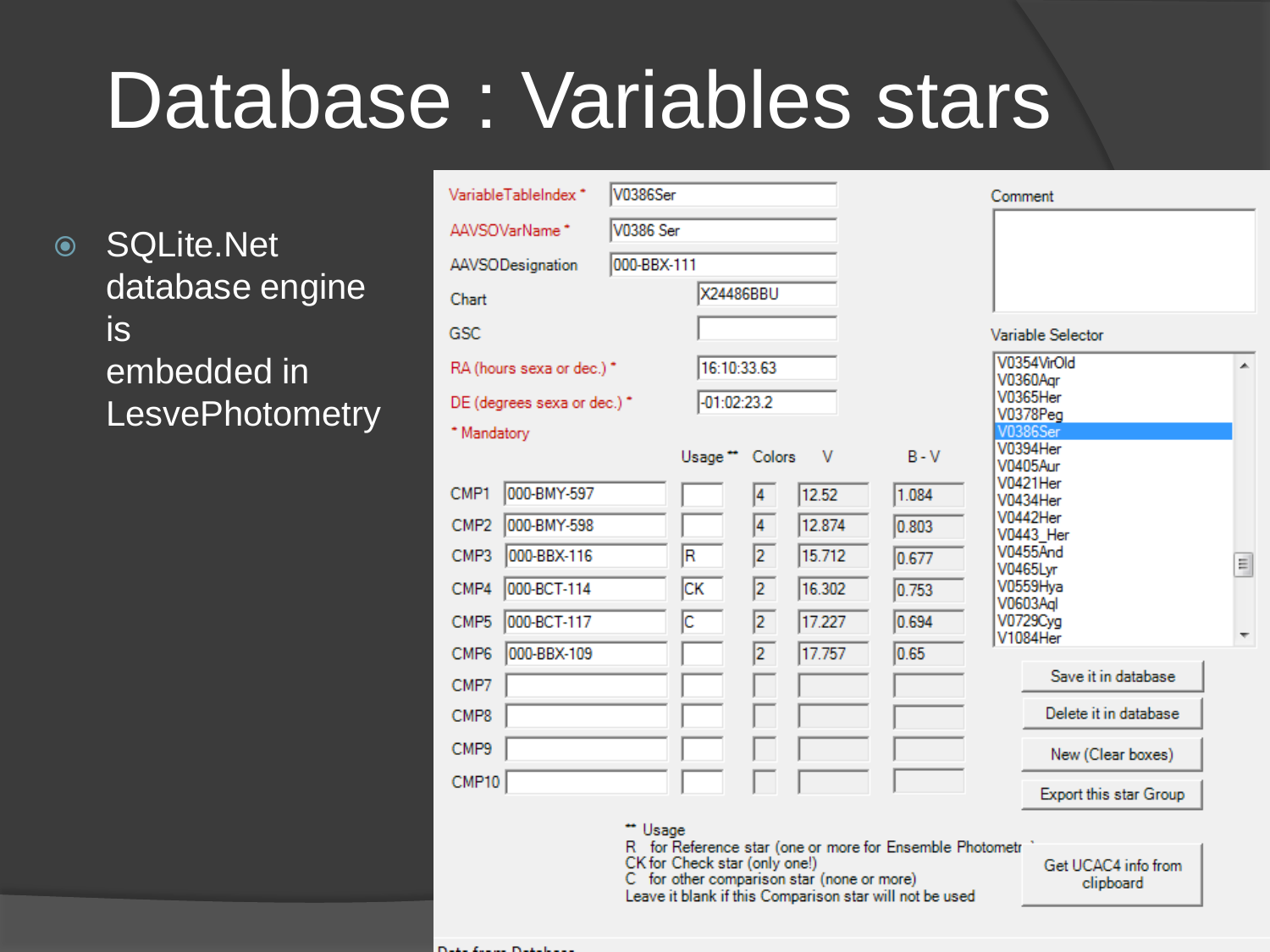# Database : Comparison stars

|                                 |                                                                                                                                                                                                                |                  |                                          |         |                                  | Comparison star - C:\Users\Pierre\Documents\DPP Lesve\VS_DatabaseV04.db3 | $\Box$                                                  | $\Sigma$<br>$\boxed{\square}$ |
|---------------------------------|----------------------------------------------------------------------------------------------------------------------------------------------------------------------------------------------------------------|------------------|------------------------------------------|---------|----------------------------------|--------------------------------------------------------------------------|---------------------------------------------------------|-------------------------------|
| VariableTableIndex *            | <b>V0386Ser</b>                                                                                                                                                                                                | <b>AUID</b>      | 000-BBX-116                              |         |                                  | Save it in Database                                                      | ComparisonStar Selector                                 |                               |
| AAVSOVarName <sup>*</sup>       | <b>V0386 Ser</b>                                                                                                                                                                                               | Lakel            | 157                                      |         |                                  | Delete it in databas                                                     | 000-BBC-035<br>000-BBC-036                              | ┻                             |
| AAVSODesignation                | 000-BBX-111                                                                                                                                                                                                    | RA <sup>-</sup>  | 16:10:42.33                              |         |                                  | New (Clear boxes)                                                        | 000-BBC-050<br>000-BBC-090                              |                               |
| Chart                           | <b>X24486BBU</b>                                                                                                                                                                                               | DE <sup>+</sup>  | $-01:00:39.1$                            |         |                                  |                                                                          | 000-BBC-093<br>000-BBC-095                              |                               |
| <b>GSC</b>                      |                                                                                                                                                                                                                | * Mandatory<br>U |                                          | $(B-V)$ | 0.677                            |                                                                          | 000-BBC-100<br>000-BBC-102                              |                               |
| RA (hours sexa or dec.) *       | 16:10:37.63                                                                                                                                                                                                    | B                | 16.389                                   |         |                                  | First used in                                                            | 000-BBC-103<br>000-BBD-456                              |                               |
| DE (degrees sexa or dec.) *     | $-01:72:23.2$                                                                                                                                                                                                  | V                | 15.712                                   |         |                                  | Comment                                                                  | 000-BBD-483<br>000-BBG-333                              |                               |
| * Mandatory                     | Usage ** Colors                                                                                                                                                                                                | R                |                                          |         |                                  |                                                                          | 000-BBG-351<br>000-BBK-212                              |                               |
| 000-BMY-597<br>CMP1             | $\overline{4}$<br>I                                                                                                                                                                                            |                  |                                          |         |                                  |                                                                          | 000-BBK-215<br>000-BBK-216                              |                               |
| 000-BMY-598<br>CMP <sub>2</sub> | ß<br>$\overline{4}$                                                                                                                                                                                            | <b>SU</b>        |                                          |         |                                  | Used with Variables:                                                     | 000-BBK-583<br>000-BBK-587                              |                               |
| 000-BBX-116<br>CMP3             | $\overline{2}$<br>ħ<br>R                                                                                                                                                                                       | SG               |                                          |         | <b>V0386Ser</b>                  |                                                                          |                                                         |                               |
| 000-BCT-114<br>CMP4             | $\overline{2}$<br>ß<br>$\overline{\text{CK}}$                                                                                                                                                                  | <b>SR</b>        |                                          |         |                                  |                                                                          |                                                         |                               |
| CMP <sub>5</sub><br>000-BCT-117 | $\overline{2}$<br>R<br>C                                                                                                                                                                                       | SI               |                                          |         |                                  |                                                                          |                                                         |                               |
| 000-BBX-109<br>CMP6             | $\overline{2}$<br>F                                                                                                                                                                                            | SZ               |                                          |         |                                  |                                                                          |                                                         |                               |
| CMP7                            |                                                                                                                                                                                                                |                  |                                          |         |                                  |                                                                          |                                                         |                               |
| CMP8<br>CMP9                    |                                                                                                                                                                                                                |                  | Calculate UBVRI from Sloan<br>magnitudes |         |                                  | Calculate Sloan magnitudes<br>from UBVRI                                 | Calculate R I and SZ, from<br>APASS data (B,V,SG,SR,SI) |                               |
| CMP10                           |                                                                                                                                                                                                                |                  |                                          |         |                                  |                                                                          |                                                         |                               |
|                                 |                                                                                                                                                                                                                |                  | Data from Database                       |         |                                  |                                                                          |                                                         | Ш                             |
|                                 | ** Usage<br>R for Reference star (one or more for Ensemble Photometr<br>CK for Check star (only one!)<br>C for other comparison star (none or more)<br>Leave it blank if this Comparison star will not be used |                  |                                          |         | Get UCAC4 info from<br>clipboard |                                                                          |                                                         |                               |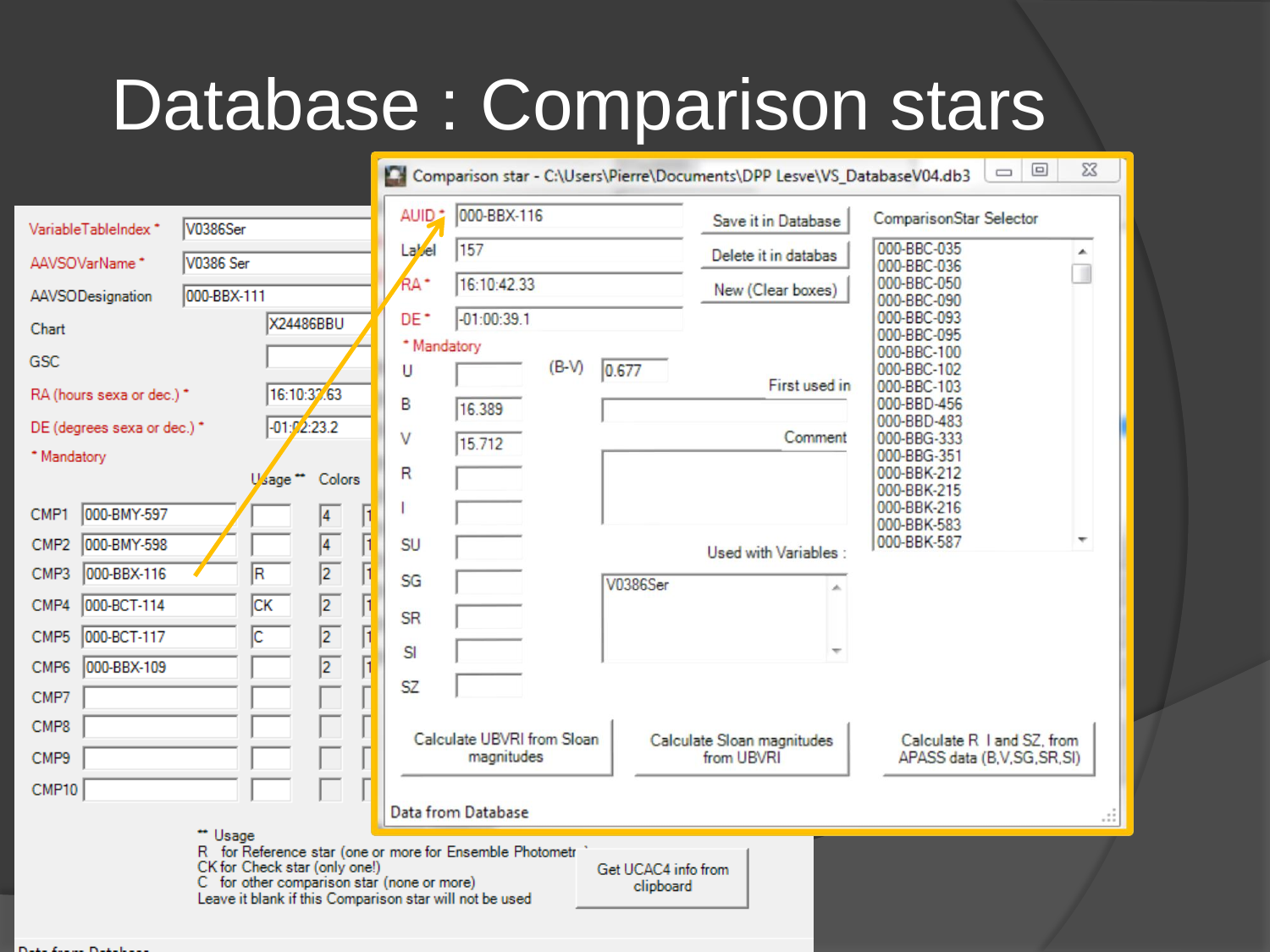## Populate database with embedded AAVSO VSP tool

|                               |             |       |       |   |        |        |   |  |                                   | Online results   General Settings   Photometry param   Transform param   PinPoint param   Default settings   Config Save/Load   AAVSO VSP tool |
|-------------------------------|-------------|-------|-------|---|--------|--------|---|--|-----------------------------------|------------------------------------------------------------------------------------------------------------------------------------------------|
| Usage                         | <b>AUID</b> | Label | B-V   | U | в      | ٧      | R |  |                                   | LesvePhotometry database VariableTableIndex                                                                                                    |
|                               | 000-BBX-118 | 144   | 0.702 |   | 15.144 | 14.442 |   |  |                                   | V0386Ser                                                                                                                                       |
| R<br>$\blacktriangledown$     | 000-BCT-116 | 146   | 0.837 |   | 15.423 | 14.586 |   |  | AAVSO variable name               | V0386 Ser                                                                                                                                      |
|                               | 000-BCT-119 | 150   | 0.751 |   | 15.775 | 15.024 |   |  |                                   |                                                                                                                                                |
| $\overline{\phantom{a}}$      | 000-BCT-113 | 155   | 0.771 |   | 16.285 | 15.514 |   |  | Field of View (in arc minutes) 20 |                                                                                                                                                |
| $\overline{\phantom{a}}$      | 000-BBX-116 | 157   | 0.677 |   | 16.389 | 15.712 |   |  | 18<br>Max mag                     | $\Box$ StdField                                                                                                                                |
| ▼                             | 000-BCT-111 | 160   | 0.697 |   | 16.648 | 15.951 |   |  | ChartID                           |                                                                                                                                                |
| $CK -$                        | 000-BCT-114 | 163   | 0.753 |   | 17.055 | 16.302 |   |  |                                   |                                                                                                                                                |
| ▼                             | 000-BBX-112 | 168   | 0.699 |   | 17.52  | 16.821 |   |  |                                   | Download VSP sequence                                                                                                                          |
| с<br>$\overline{\phantom{a}}$ | 000-BCT-117 | 172   | 0.694 |   | 17.921 | 17.227 |   |  |                                   | Import VSP sequence in database                                                                                                                |
| $\overline{\phantom{a}}$      | 000-BCT-115 | 177   | 0.724 |   | 18.424 | 17.7   |   |  |                                   |                                                                                                                                                |
| с<br>$\blacktriangledown$     | 000-BBX-109 | 178   | 0.650 |   | 18.407 | 17.757 |   |  | Variable name                     | V0386 Ser                                                                                                                                      |

Usage: R for reference (one or more for ensemble),

CK for check star (only one),

C for other comparison stars, leave blank for not used stars. Select a maximum number of 10 stars.

| ww.ad validdie lidirie           |                                 |  |  |  |  |  |  |
|----------------------------------|---------------------------------|--|--|--|--|--|--|
|                                  | V0386 Ser                       |  |  |  |  |  |  |
| ield of View (in arc minutes) 20 |                                 |  |  |  |  |  |  |
| 18<br>lax mag                    | $\Box$ StdField                 |  |  |  |  |  |  |
| ChartID                          |                                 |  |  |  |  |  |  |
|                                  | Download VSP sequence           |  |  |  |  |  |  |
|                                  | Import VSP sequence in database |  |  |  |  |  |  |
| Variable name                    | V0386 Ser                       |  |  |  |  |  |  |
| <b>AUID</b>                      | 000-BBX-111                     |  |  |  |  |  |  |
| Ra                               | 16:10:33.63                     |  |  |  |  |  |  |
| Dec                              | $-01:02:23.2$                   |  |  |  |  |  |  |
| Chart                            | X24542AFZ                       |  |  |  |  |  |  |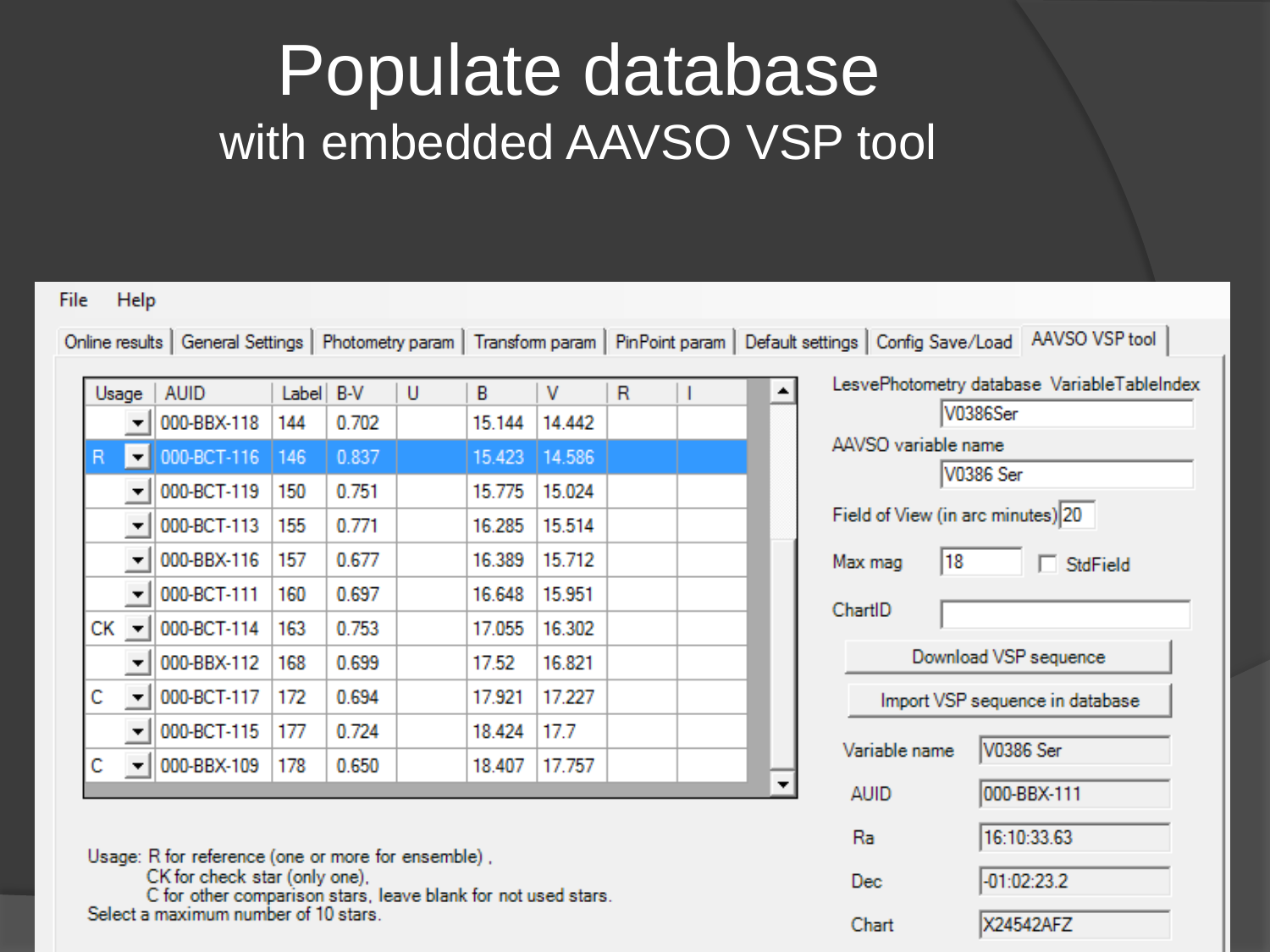# First step – Astrometry

#### ● Solve the images with PinPoint of dc3.com (\$149)

- detection of stars
- matching the detected stars with stars of one catalog
	- GSC, USNOA2, USNOB1, UCAC2-3-4
- List of detected stars
	- RA, DEC Image position x, y in pixels

 Pixel coordinates are used to position the aperture circles for Variable and Comparison stars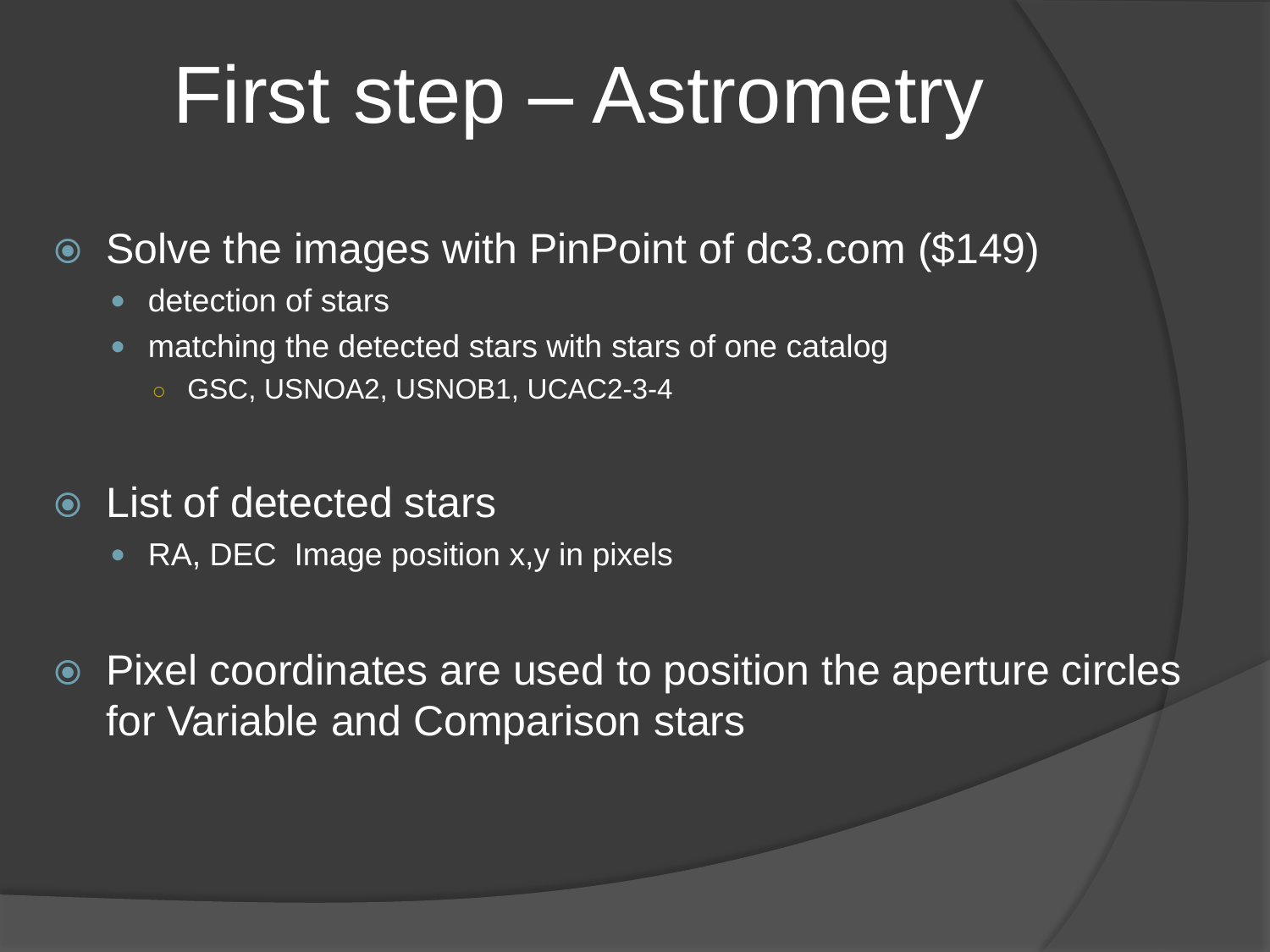## Aperture measurement



- Aperture : pixel value = star + background + pedestal
- Annulus : pixel value = background + pedestal
- Flux : Sum ( Aperture Annulus)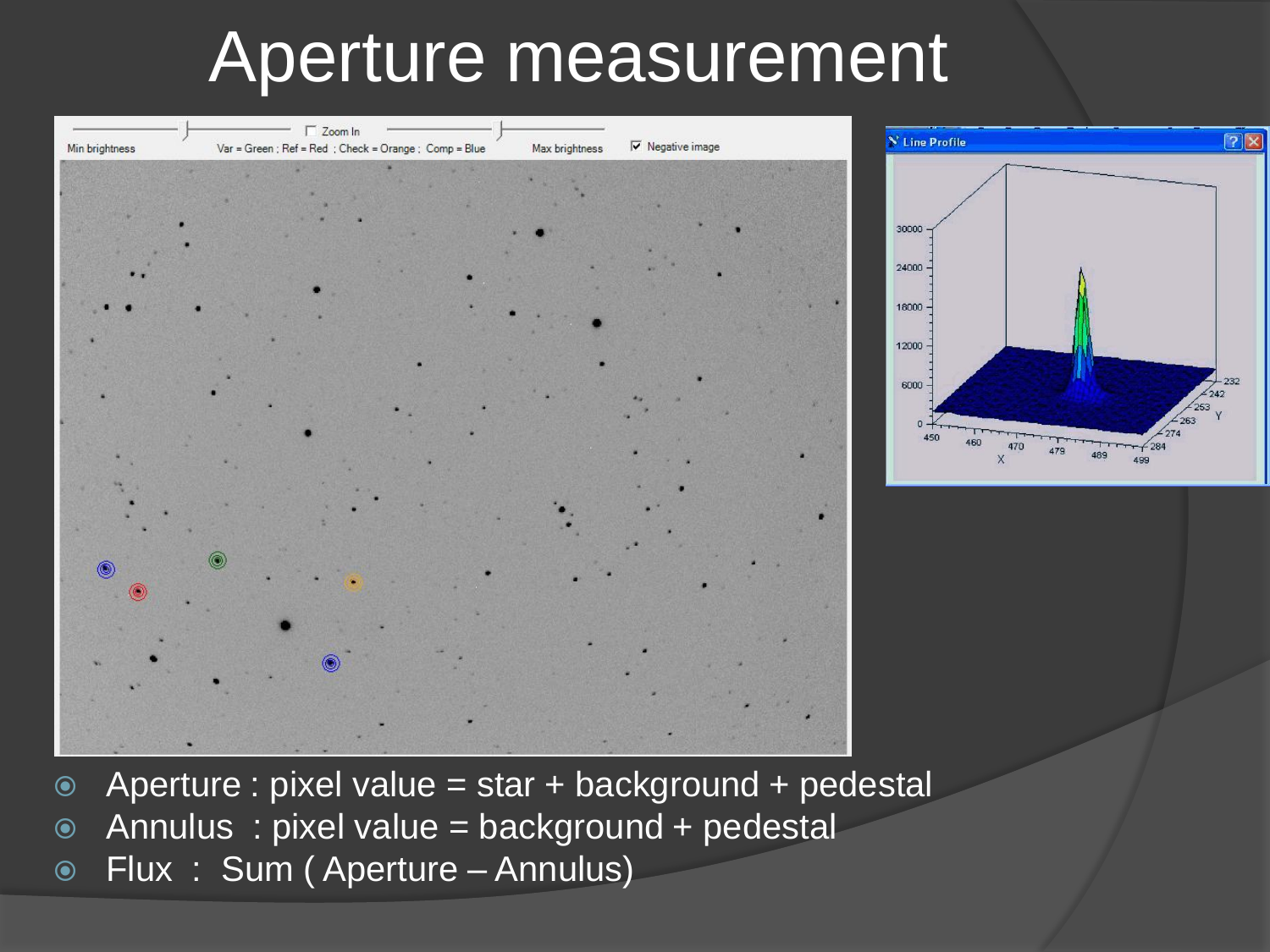## Aperture measurement

- **Sum the ADU of pixels inside the circle**
- To speed up the process integers are used for circle center and radius
- **■** Pixel distance to circle center
	- calculated with Bresenham's algorithm
	- most of the calculations are additions / subtractions of integers
- Pixels straddling the circle are divided in 10 by 10 pixels and algorithm is repeated remaining straddling sub-pixels are counted for  $\frac{1}{2}$
- Error on circle surface less than 0.2% for a circle radius of 5 pixels

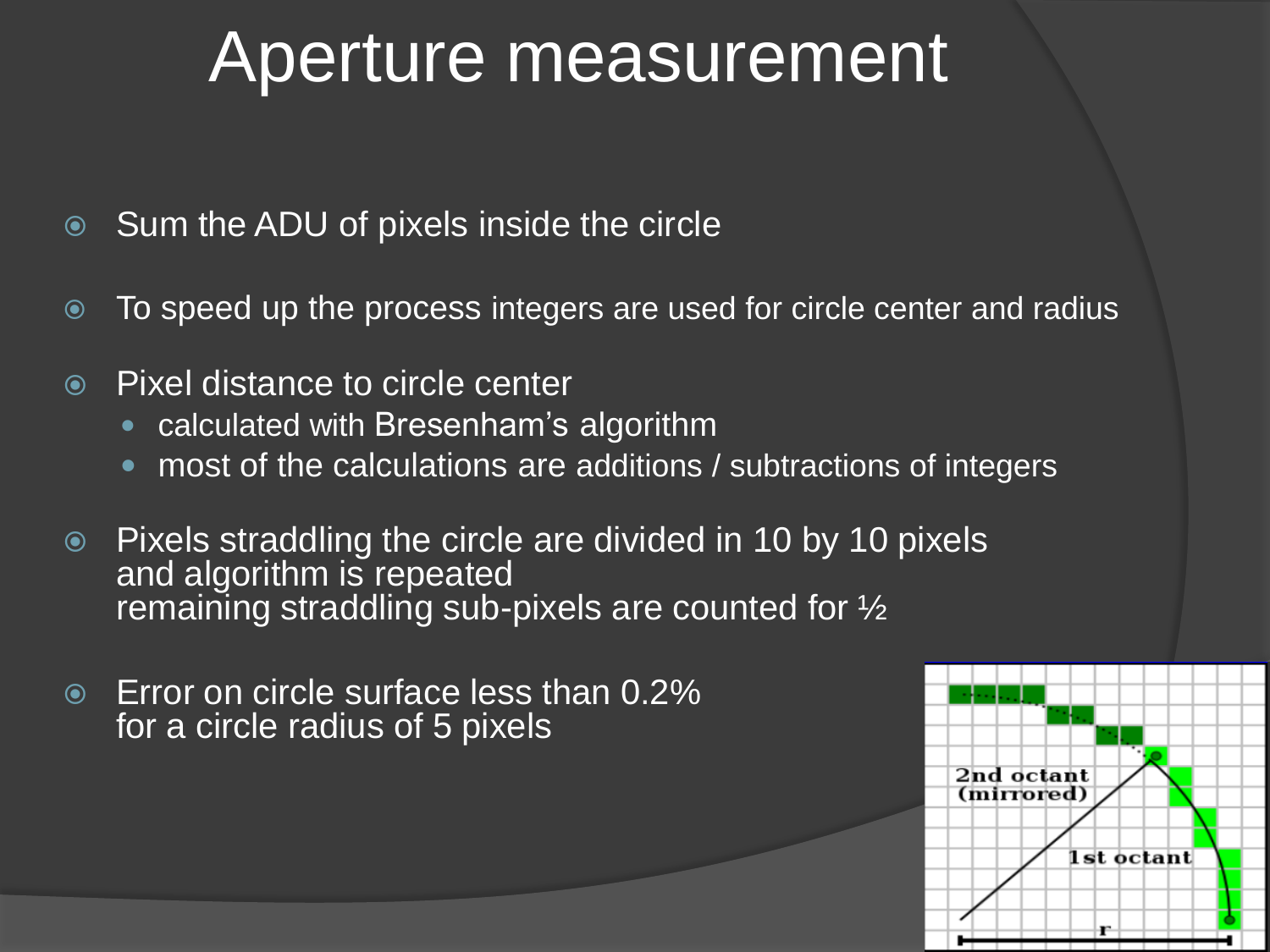## Close stars??

- **◎ Stars in annulus affect**  background value • SNR
- Astrometry provides a list of stars
- $\overline{\bullet}$  If a "spurious" star is in the annulus

the program doesn't use this part of the annulus

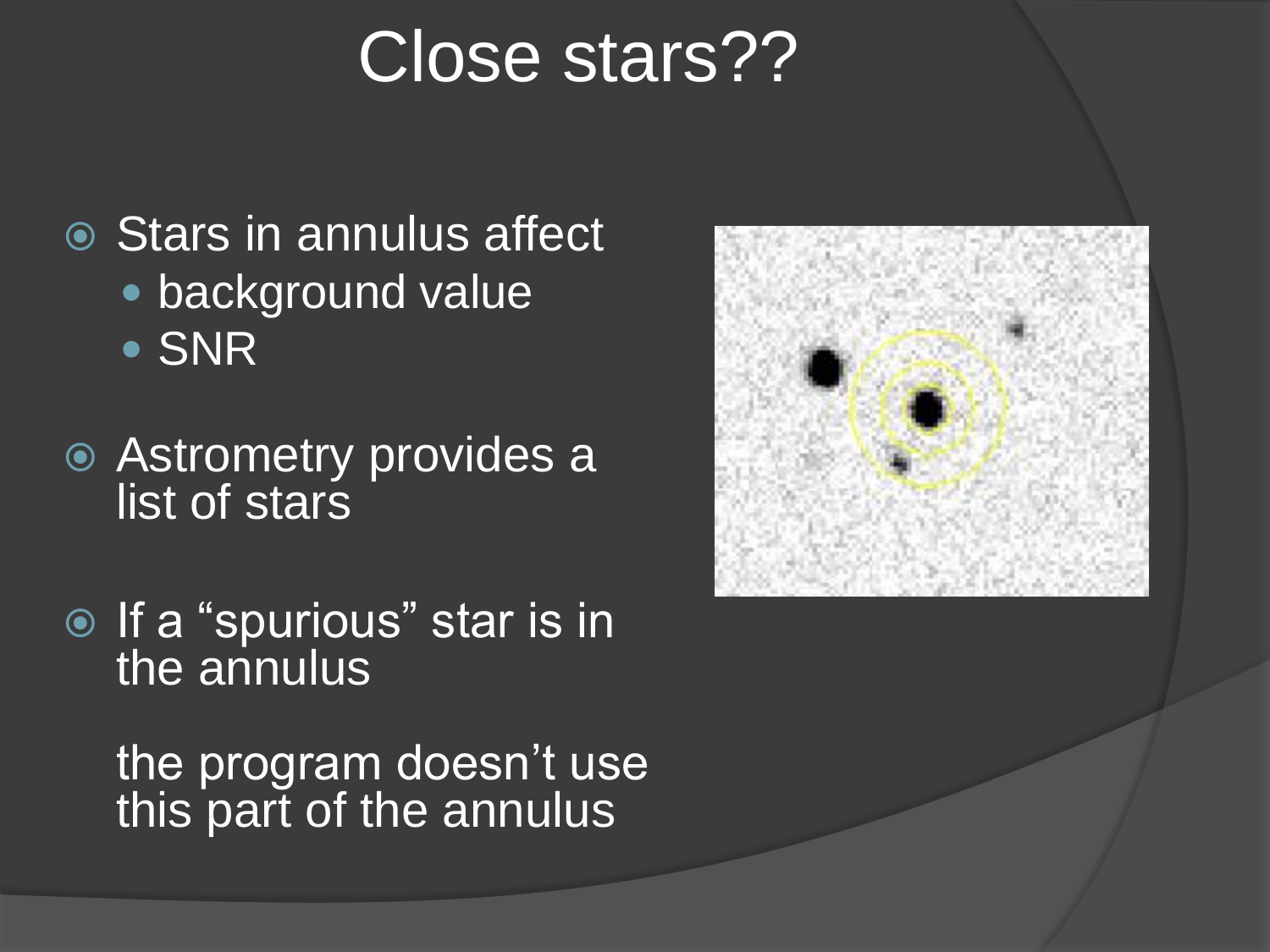## Differential photometry

- $\bullet$   $F_{obj}$  = Variable star flux
- $\odot$  F<sub>ref</sub> = Comparison star flux
- $\odot$  M<sub>ref</sub> = Comparison star magnitude
	- **from the database**

$$
\bullet \, m_{obj} = M_{ref} - 2.5 \log (F_{obj} / F_{ref})
$$

- More than one star may be used for the reference
	- ensemble photometry
		- o fluxes of reference stars are added (master star) or
		- mean value of magnitudes obtained for each reference stars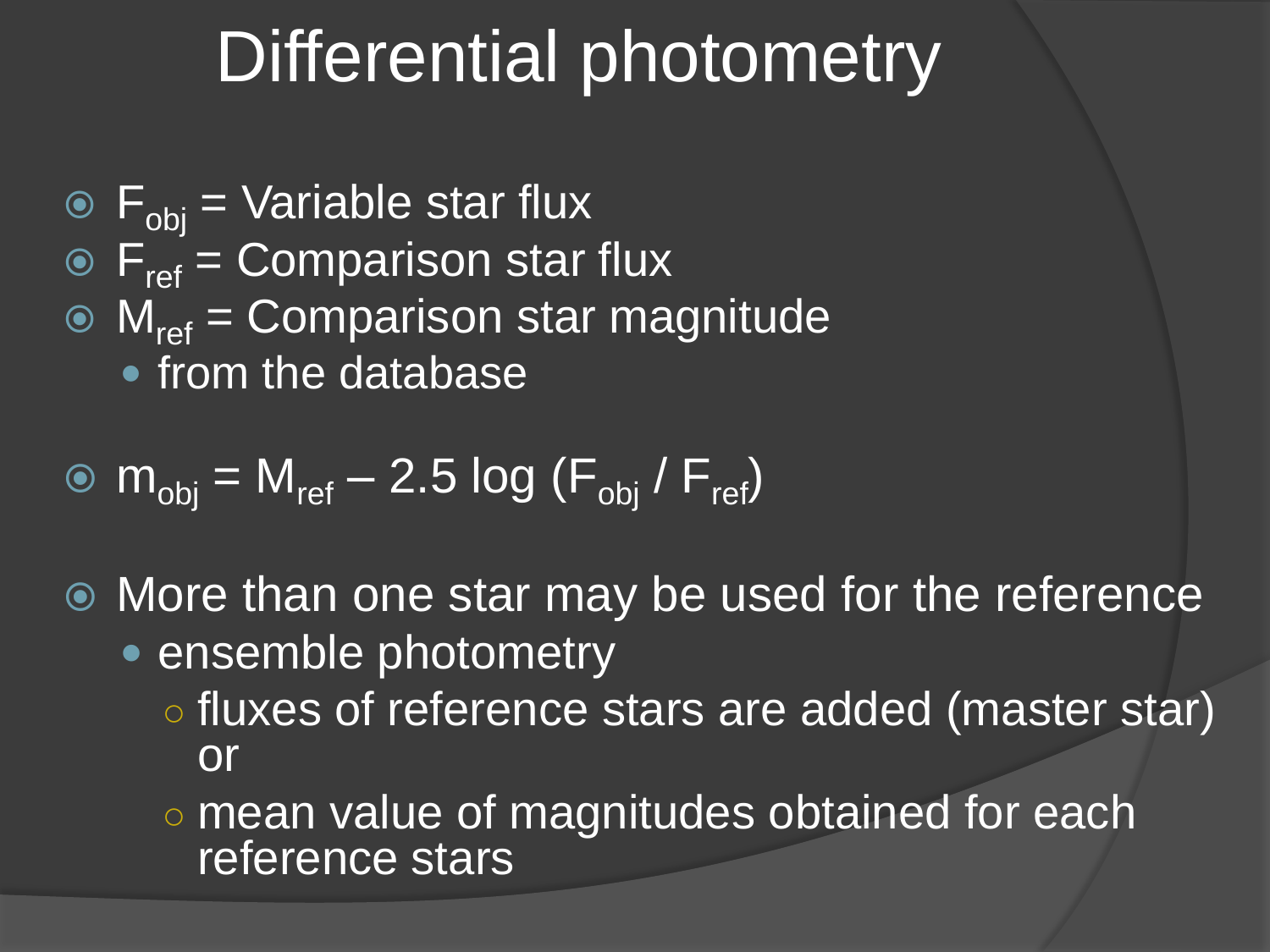## Error estimation

#### Poisson noise

#### ● Background noise

$$
S/N = \frac{N_{_{ADU}} \times G}{\sqrt{(N_{_{ADU}} \times G) + n_{_{pix}} \times ((N_{_{ADU,sky}} \times G) + N_{_{dark}} + (N_{_{nn}})^2)}}
$$

 Errors on Variable and reference stars are added in quadrature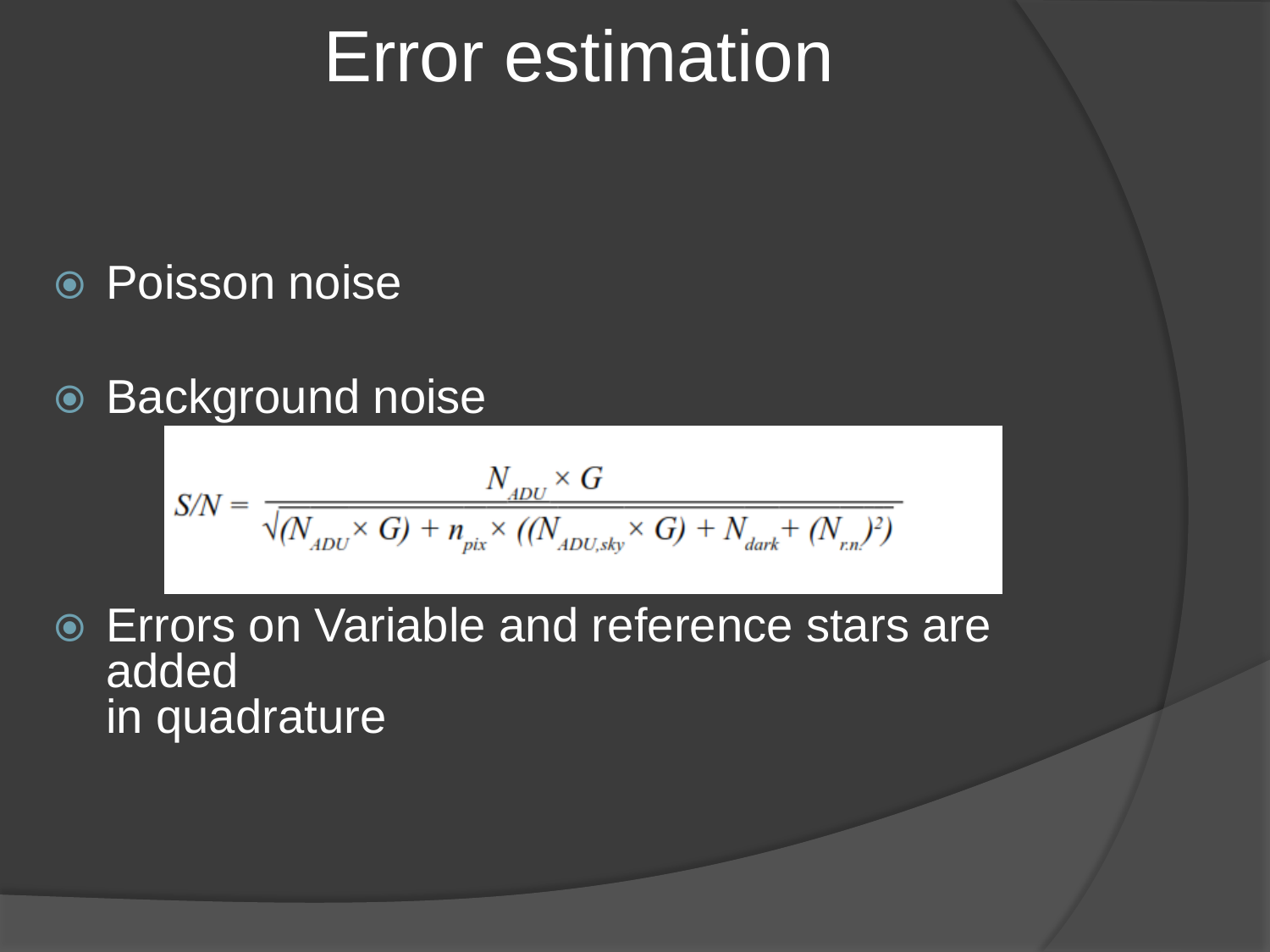# 1<sup>st</sup> and 2<sup>nd</sup> extinctions

### $V_0 = V - k' X - k'' X (B-V)$

- V measured magnitude
- $\mathsf{V}_{\mathsf{o}}^{\phantom{\dag}}$  exoatmosphere magnitude
- X airmass > 1
- k' 1st extinction coefficient
- k" 2nd extinction coefficient
- (B V) star color-index

| <b>Extinction Coeffs</b>      |           |      |           |  |  |  |  |
|-------------------------------|-----------|------|-----------|--|--|--|--|
|                               | 1st order |      | 2nd order |  |  |  |  |
|                               |           |      |           |  |  |  |  |
| k' B                          | 0.4       |      |           |  |  |  |  |
| k' V                          | 0.2       | k"_V |           |  |  |  |  |
| k'_R_                         | 0.1       | k"_R |           |  |  |  |  |
| $k^*$ . The $k^*$             | 0.08      | k" I |           |  |  |  |  |
| Variable Color index (B-V)    |           |      |           |  |  |  |  |
| Apply 1st and 2nd extinctions |           |      |           |  |  |  |  |

extinction corrections become important when you observe :

- in B band
- at low altitude (e.g.  $X = 3$  for 20 deg above horizon)

-with a large distances between comparison stars (X<sub>2</sub>-X<sub>1</sub>) e.g. with large FOV as in DSLR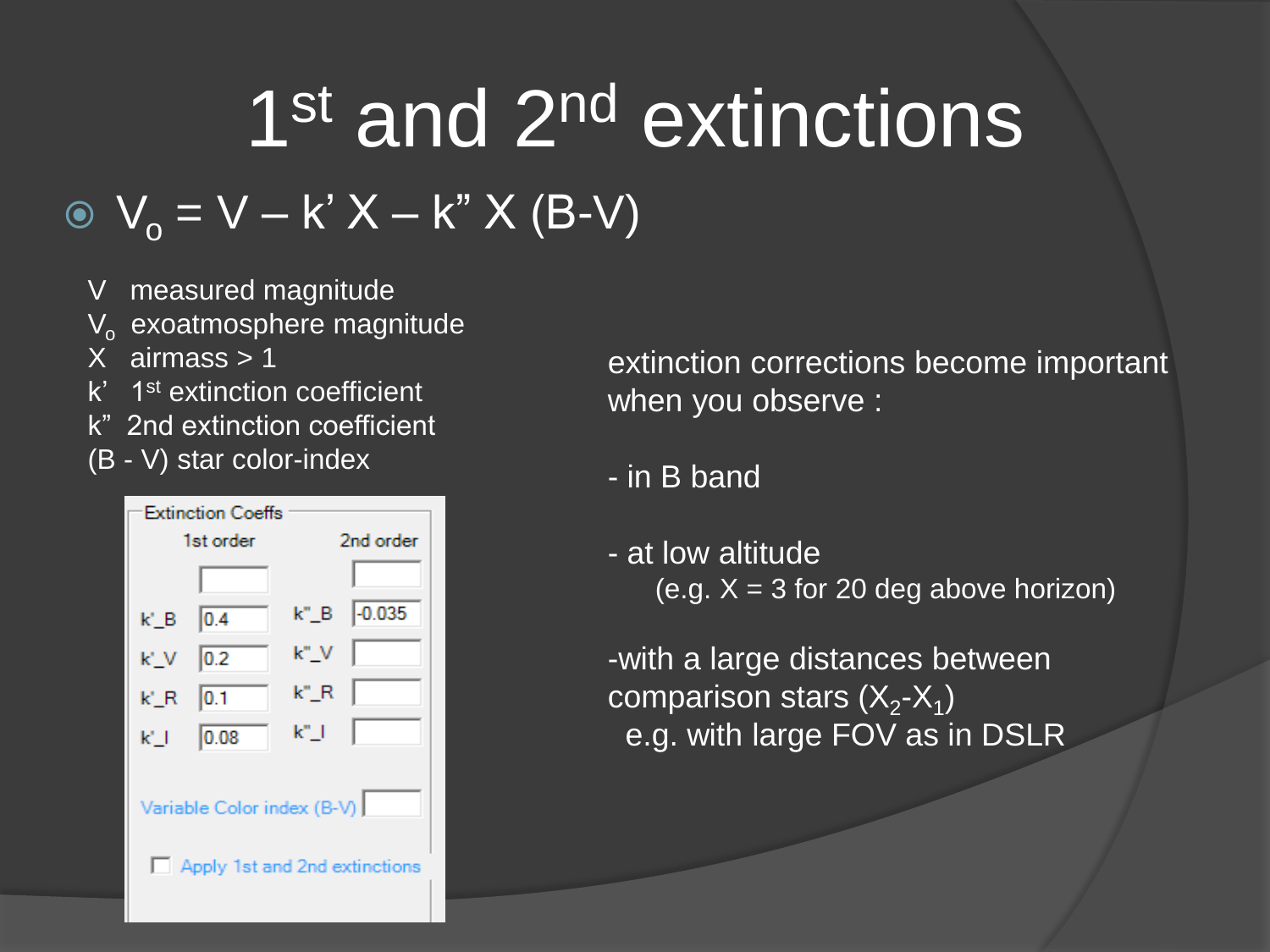## Transformation to Standard system

- Transformation coefficients (Filter Band and Color Index) derived with LesvePhotometry from image measurement of a Standard field (e.g. M67)
- Applied after differential photometry

up to 5 colors bands may be used

| -Color Bands for Transformations                                                                              | Transformation Coeffs |                           |                         |                          | <b>Extinction Coeffs</b>   |                                   |
|---------------------------------------------------------------------------------------------------------------|-----------------------|---------------------------|-------------------------|--------------------------|----------------------------|-----------------------------------|
|                                                                                                               |                       | Filter Band Coefficients: |                         | Color Index Coefficients | 1st order                  | 2nd order                         |
| IB<br>۷                                                                                                       |                       |                           |                         |                          | $k'_B$                     | $-0.035$<br>$k^{\prime\prime}$ _B |
| R                                                                                                             |                       |                           |                         |                          | 0.5 <br>$k^{\prime}N$      | $k''_y$                           |
|                                                                                                               | Tb_bv                 | 0.3155                    | Tby                     | 1.6136                   | $k_R$                      | $k^{\prime\prime}$ _R             |
| Enter here up to 5 Color Bands from                                                                           | Tb_br                 | 0.1599                    | Tbr                     | 1.3572                   | 0.33<br>k'_l               | $k^{\prime\prime}$ _J             |
| the list:                                                                                                     | Tb_bi                 | 0.2066                    | Tbi                     | 1.2395                   |                            |                                   |
| UBVRISUSGSRSISZ                                                                                               | Tv_vr                 | $-0.1232$                 | Tvr                     | 1.0418                   | Variable Color index (B-V) |                                   |
| It's recommended to enter filters in                                                                          | Tv_vi                 | $-0.0670$                 | Tvi                     | 1.0016                   |                            |                                   |
| this order from top to bottom.<br>Otherwise you will have<br>unconventional color like (V-B)<br>instead (B-V) | Tr ri                 | $-0.1947$                 | Tri                     | 0.9591                   |                            | Apply 1st and 2nd extinctions     |
| Validate Color Bands                                                                                          |                       |                           | Validate manual entries |                          |                            |                                   |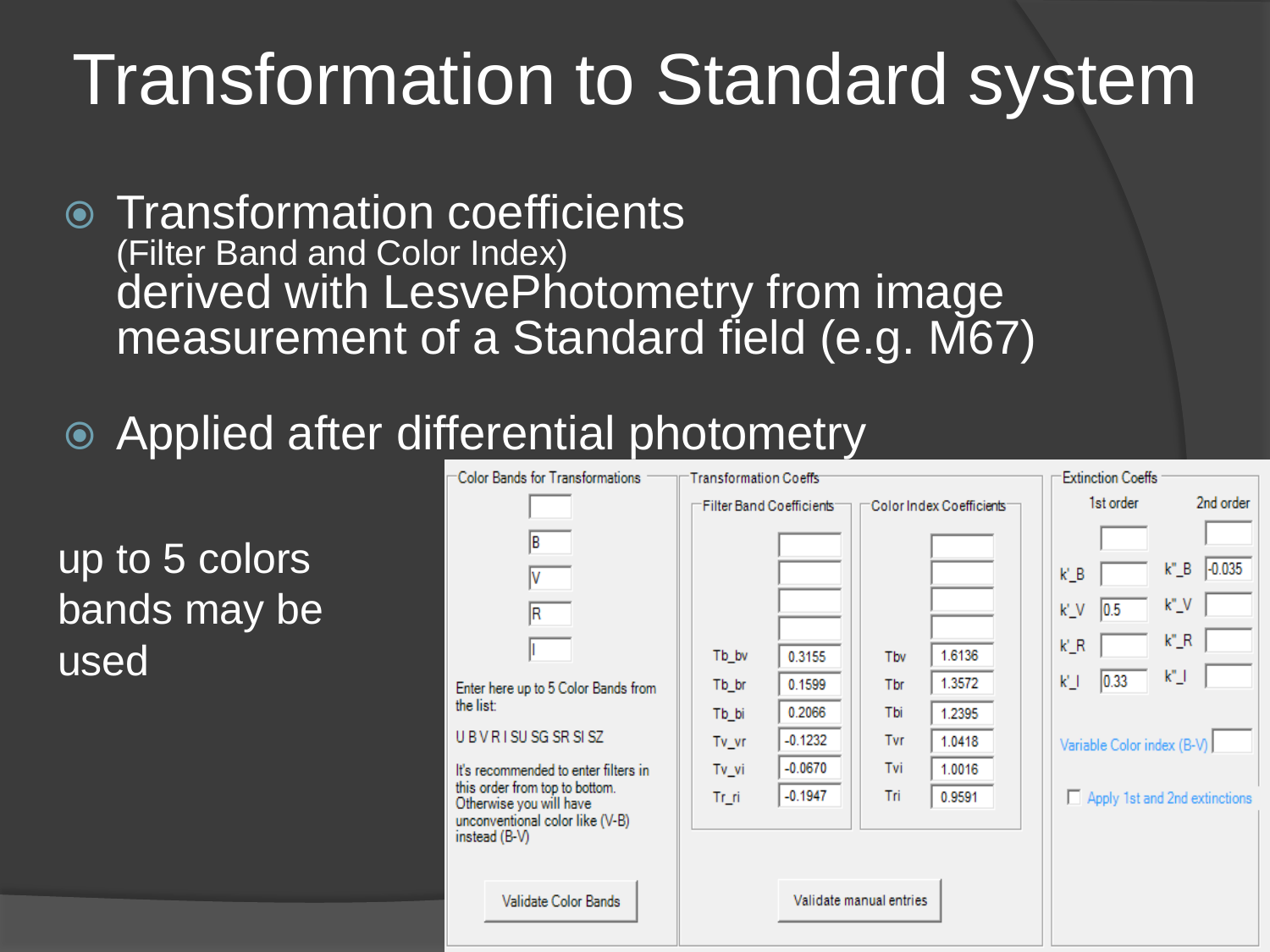# Reports

- AAVSO report ready to be uploaded to AAVSO database
- CBA report (text report) table with JD, magnitudes, airmass, a.s.o
- Excel report with a graph of the light curve
- **◎ Graphical interface to estimate** the extrema (JD, Mag) based on Reinsch spline algorithm

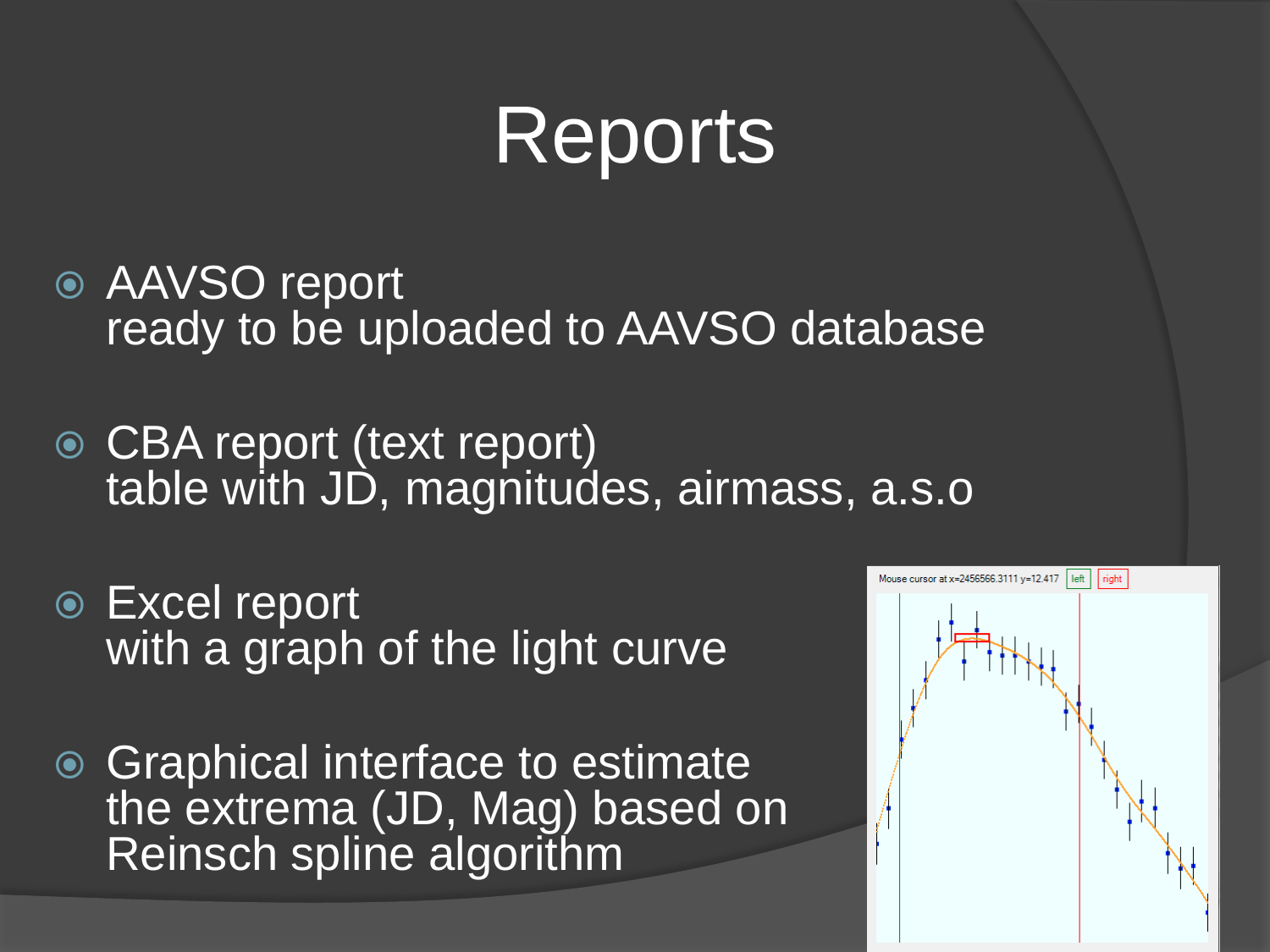## Software installation

#### LesvePhotometry

- available as freeware [www.dppobservatory.net](http://www.dppobservatory.net/)
- **User guide and FAQ pages for documentation**
- Discussion group (46 members) [http://groups.yahoo.com/neo/groups/lesvephotometry/info](http://www.dppobservatory.net/)
- OS XP, Win7, Win8, Win10
- Office 2007 or later
- PinPoint from dc3.com (\$149)
- Sky catalogs (used for astrometry)
	- GSC
	- **USNOA2, USNOB1**
	- USNO UCAC2, UCAC3, UCAC4